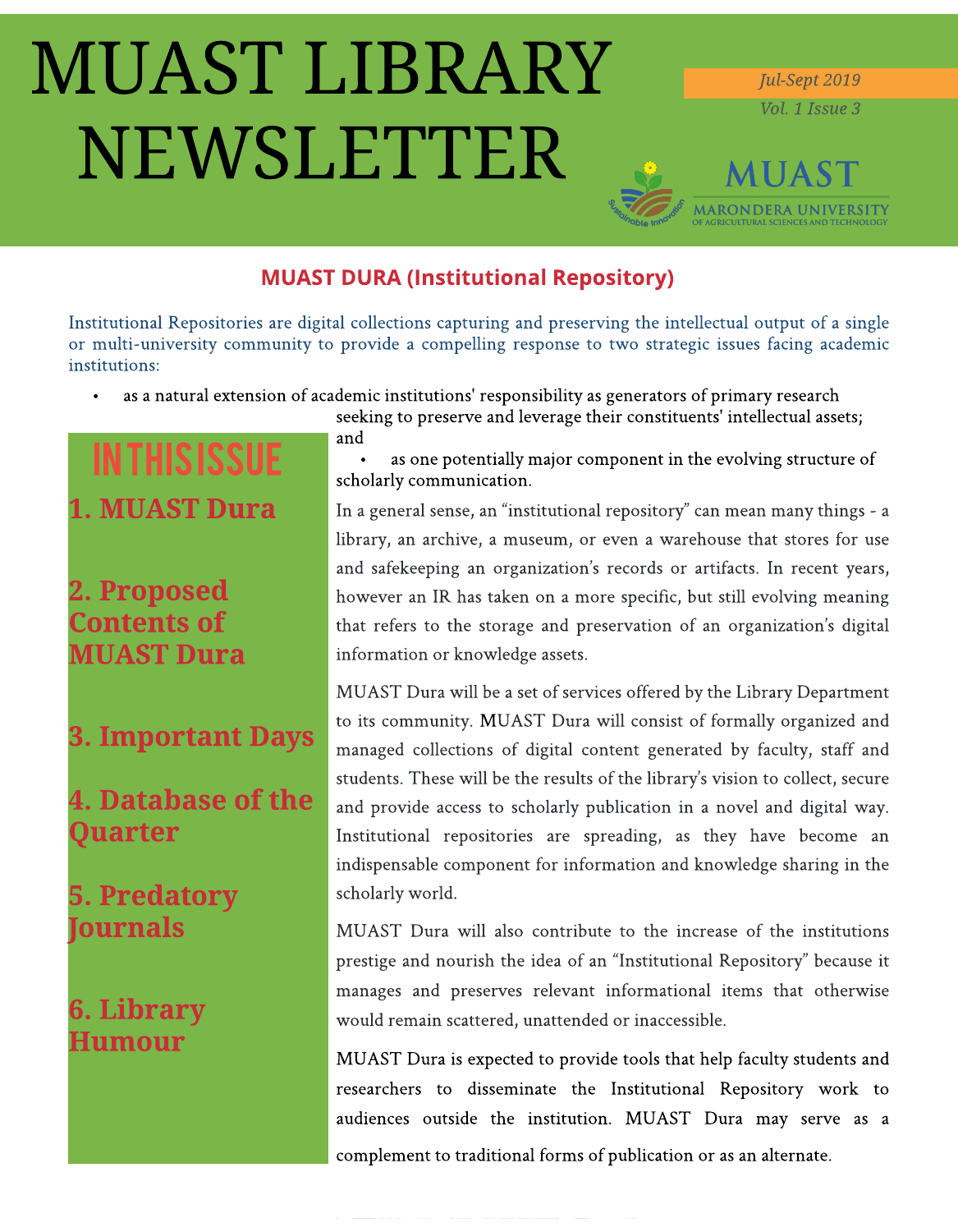### Proposed Contents of MUAST Dura:

An Institutional Repository may contain a variety of material produced by the researchers of the institution like-

1. Pre-print of articles or research reports submitted for publishing the text of journals articles accepted for publication.

2. Revised text of published work with comments from academic readers.

#### 3. Conference papers.

- 4. Teaching material.
- 5. Student's projects.
- 6.Doctoral thesisand dissertations.
- 7. Database resulting from research projects.
- 8. Committee papers, administrative papers.
- 9. Computer software work of art.
- 10. Photographs and video recordings.

# IMPORTANT DAYSTHIS QUARTER

#### **International Day for Universal Access to** Information: 28 September, 2019

2018 is the third year of UNESCO marking 28 September as the "International Day for Universal Access to Information? (IDUAI). On 17 November 2015, UNESCO adopted a resolution (38 C/70) declaring 28 September of every year as International Day for Universal Access to Information (IDUAI).

#### International Open Access Week: October 21-27, 2019

Open Access Week is an annual [scholarly](https://en.wikipedia.org/wiki/Scholarly_communication) [communication](https://en.wikipedia.org/wiki/Scholarly_communication) event focusing on [open](https://en.wikipedia.org/wiki/Open_access) [access](https://en.wikipedia.org/wiki/Open_access) and related topics. It takes place globally during the last full week of October in a multitude of locations both on- and offline. Typical activities include talks, seminars, symposia, or the announcement of [open](https://en.wikipedia.org/wiki/Open_access_mandate) [access](https://en.wikipedia.org/wiki/Open_access_mandate) [mandates](https://en.wikipedia.org/wiki/Open_access_mandate) or other milestones in open access.

#### World Teachers' Day: 5 October 2019

Held annually on 5 October since 1994, World Teachers' Day commemorates the anniversary of the adoption of the 1966 ILO/UNESCO Recommendation concerning the Status of Teachers. This Recommendation sets benchmarks regarding the rights and responsibilities of teachers and standards for their initial preparation and further education, recruitment, employment, and teaching and learning conditions. The Recommendation concerning the Status of Higher-Education Teaching Personnel was adopted in 1997 to complement the 1966 Recommendation.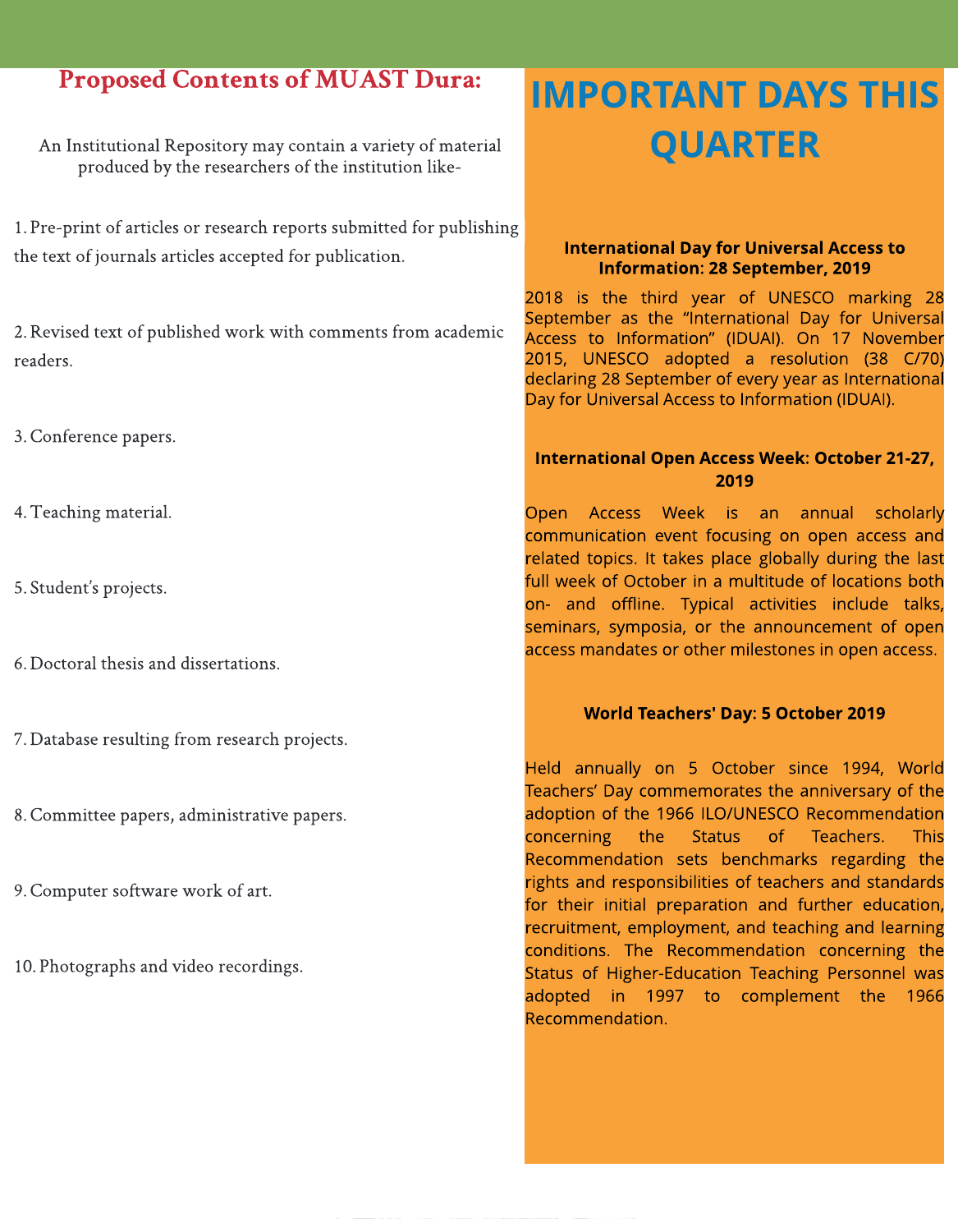# Database of the Quarter

# CABI **Important News:** You can now access CABI for free till mid December 2019

[www.cabdirect.org](http://www.cabdirect.org/)

CAB Direct is CABI?s online database platform, providing a single point of access to all of your CABI database subscriptions.

CABI has worked with development partners from across academia and industry to develop the next generation of the CAB Direct platform. Designed around the way researchers work, CAB Direct has completely new features to help you get more out of the literature, a more intuitive user experience, and has a new look and feel.

CAB Direct is the only online platform built specifically to help you get the most out of CABI's world class databases, CAB Abstracts and Global Health.

Through CAB Direct you have access to:

- over 12.5 million bibliographic records
- over 465,000 full text articles hosted by CABI
- many other authoritative reviews, news articles and reports

You are encouraged to create accounts because Signing in to My CABI enables you to:

• save your searches,

- save your records,
- -annotateand highlight your records,
- set up email alerts for saved searches, and
- create projects that contain searches and records.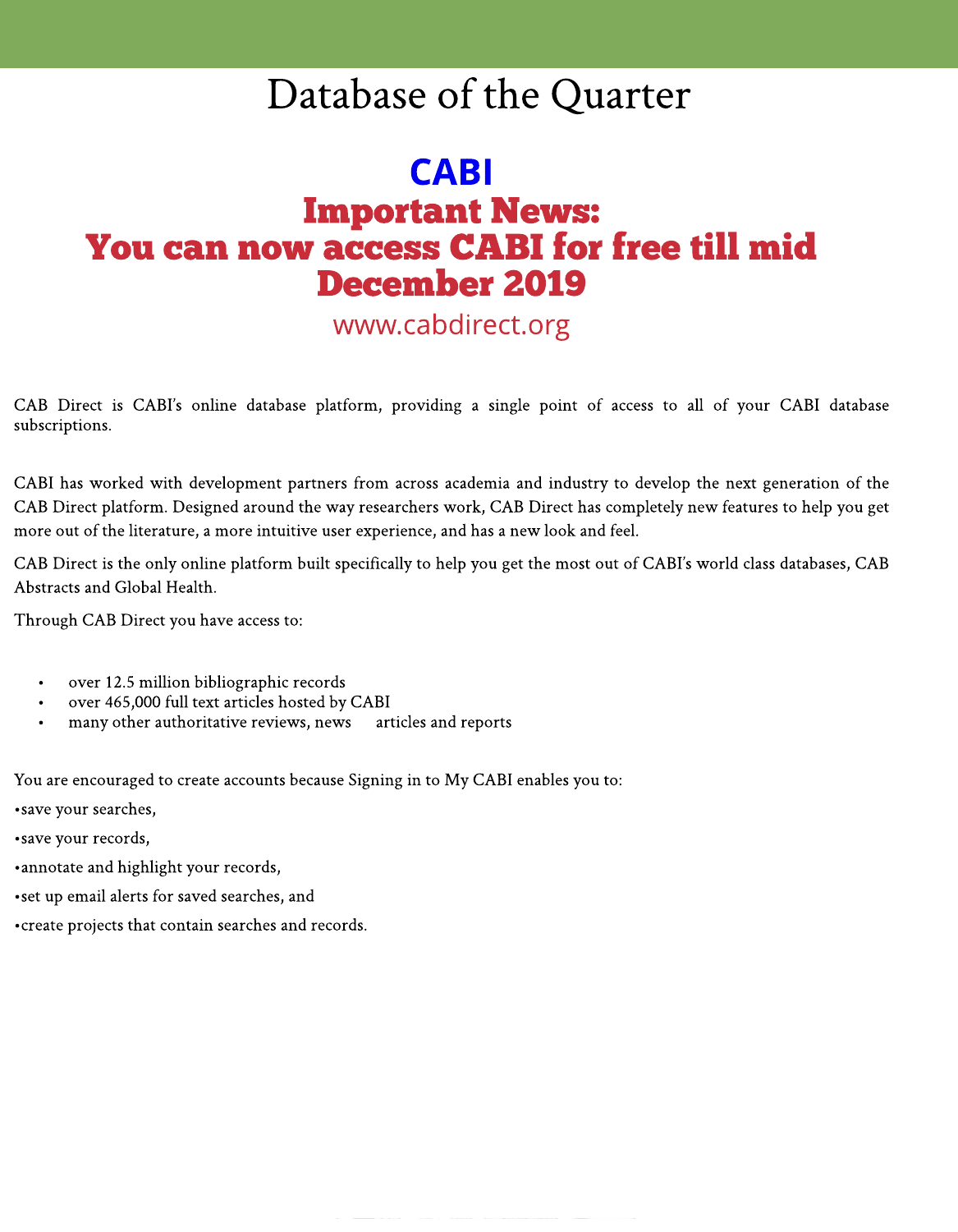# PREDATORY JOURNALS

### What is a "predatory" journal?

There is [no](https://f1000research.com/articles/7-1001/v1) [agreed-upon](https://f1000research.com/articles/7-1001/v1) [definition](https://f1000research.com/articles/7-1001/v1), and perceptions of what the term "predatory" means vary widely. A good starting point from [Shamseer](https://bmcmedicine.biomedcentral.com/articles/10.1186/s12916-017-0785-9) [\(2008\)](https://bmcmedicine.biomedcentral.com/articles/10.1186/s12916-017-0785-9) is that predatory journals "actively solicit manuscripts and charge publication fees without providing robust peer review and editorial services."

Frequently, authors publishing in predatory journals do not receive the services or benefit from the attributes of the journal they are seeking and believe they have paid for. Such deceptions are a hallmark of predatory journals and commonly include promising (non-existent) peer review, fake impact factors, fake editors and even misleading journal names uncannily similar to well-known, legitimate journals.

At their core, trustworthy publishers are deeply committed to, and make significant investments in,

disseminating research information that can be trusted, is relevant for research, and is presented in ways to serve efficient knowledge transfer, which in turn supports quality research. This is in direct contrast to predatory publishers, who do not show interest or invest in the integrity and relevancy of the published record in support of advancing research.

### How can lecturers, librarians and students distinguish between predatory and reputable journals?

[Think](https://thinkchecksubmit.org/) [Check](https://thinkchecksubmit.org/) [Submit](https://thinkchecksubmit.org/) is a cross-industry initiative led by representatives from ALPSP, DOAJ, INASP, ISSN, LIBER, OASPA, STM, UKSG, and individual publishers. It's an excellent example of how many parties, including Elsevier, are joining forces to address the issue of predatory publishing. Think Check Submit provides simple guidelines for authors to assess a journal before submitting an article. These guidelines also apply to readers looking for means to identify trusted sources.

Other author education efforts exist, such as Elsevier?s [Researcher](https://researcheracademy.elsevier.com/) [Academy,](https://researcheracademy.elsevier.com/) whose offerings include a module on "Finding the right journal."

### **Common characteristics** of Predatory Publishers:

- Their primary goal is to make money (i.e. there will be fees).
- They do not care about the quality of the work published (i.e. no or little editing or peer-review).
- They make false claims or promises (i.e. claims of impact factors and indexing).
- They engage in unethical business practices (i.e. not as advertised).
- They fail to follow accepted standards or best practices of scholarly publishing (various).

#### Please visit

htt[ps://beallslist](https://beallslist.weebly.com/).weebly.com/ and view lists of predatory publishers